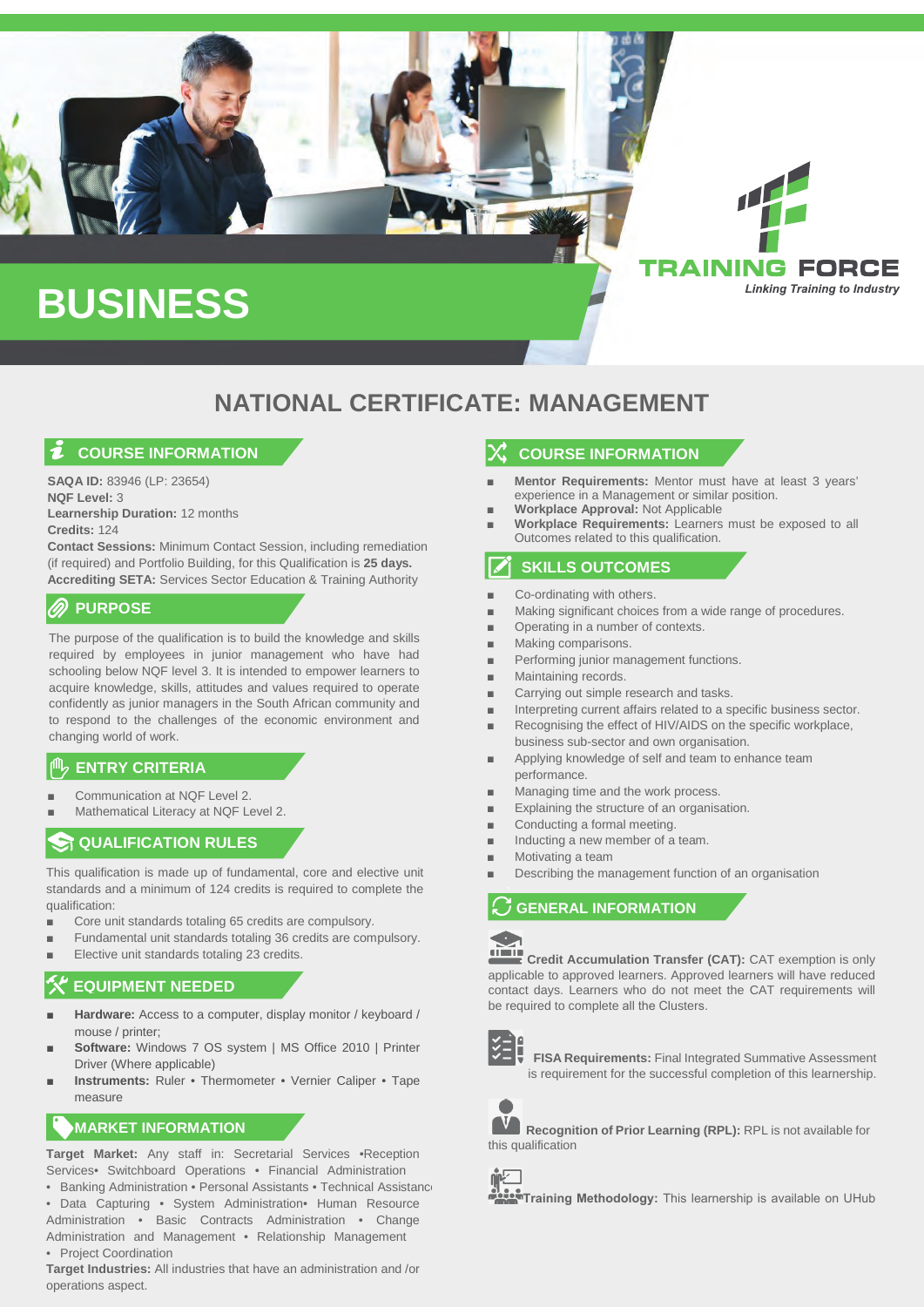## **BUSINESS**

### **UNIT STANDARDS**

### **Cluster 1 – Communication – Credit Accumulation Transfer is applicable to the unit standards below**

| <b>Outcome</b> | <b>SAQA ID</b> | <b>Name of Unit Standard</b>                                       | <b>Credits</b> |
|----------------|----------------|--------------------------------------------------------------------|----------------|
| Fundamental    | 8968           | Accommodate audience and context needs in oral communication       |                |
| Fundamental    | 8969           | Interpret and use information from texts                           |                |
| Fundamental    | 8973           | Use language and communication in occupational learning programmes |                |
| Fundamental    | 8970           | Write texts for a range of communicative contexts                  |                |

**G FORCE Linking Training to Industry** 

■ **Recommended training days for Cluster 1 = 4 days**

### **Cluster 2 –Introduction to Supervision**

| <b>Outcome</b> | <b>SAQA ID</b> | Name of Unit Standard                                                             | <b>Credits</b> |
|----------------|----------------|-----------------------------------------------------------------------------------|----------------|
| Core           | 13919          | Investigate and explain the structure of a selected workplace or organisation     | 10             |
| Core           | 14667          | Describe and apply the management functions of an organization                    | 10             |
| Elective       | 13944          | Describe the relationship of junior management to the general management function |                |

■ **Recommended training days for Cluster 2 = 5 days**

### **Cluster 3 - Work with a Team**

| Outcome | <b>SAQA ID</b> | Name of Unit Standard                                                                     | <b>Credits</b> |
|---------|----------------|-------------------------------------------------------------------------------------------|----------------|
| Core    | 13912          | Apply knowledge of self and team in order to develop a plan to enhance team performance   |                |
| Core    | 13917          | Indicate the role of a team leader ensuring that a team meets an organisation's standards |                |
| Core    | 13911          | Induct a new member into a team                                                           |                |
| Core    | 13918          | Manage time and the work process in a business environment                                |                |
| Core    | 13947          | Motivate a team                                                                           |                |

■ **Recommended training days for Cluster 3 = 5 days**

### **Cluster 4 – Numeracy – Credit Accumulation Transfer is applicable to the unit standards below**

| <b>Outcome</b> | <b>SAQA ID</b> | <b>Name of Unit Standard</b>                                                                                                                                 | <b>Credits</b> |
|----------------|----------------|--------------------------------------------------------------------------------------------------------------------------------------------------------------|----------------|
| Fundamental    | 9010           | Demonstrate an understanding of the use of different number bases and measurement units and an<br>awareness of error in the context of relevant calculations |                |
| Fundamental    | 9013           | Describe, apply, analyse and calculate shape and motion in 2-and 3-dimensional space in different<br>contexts                                                |                |
| Fundamental    | 9012           | Investigate life and work related problems using data and probabilities                                                                                      | .5             |
| Fundamental    | 7456           | Use mathematics to investigate and monitor the financial aspects of personal, business and national<br>issues                                                | <sub>5</sub>   |

■ **Recommended training days for Cluster 4 = 3 days**